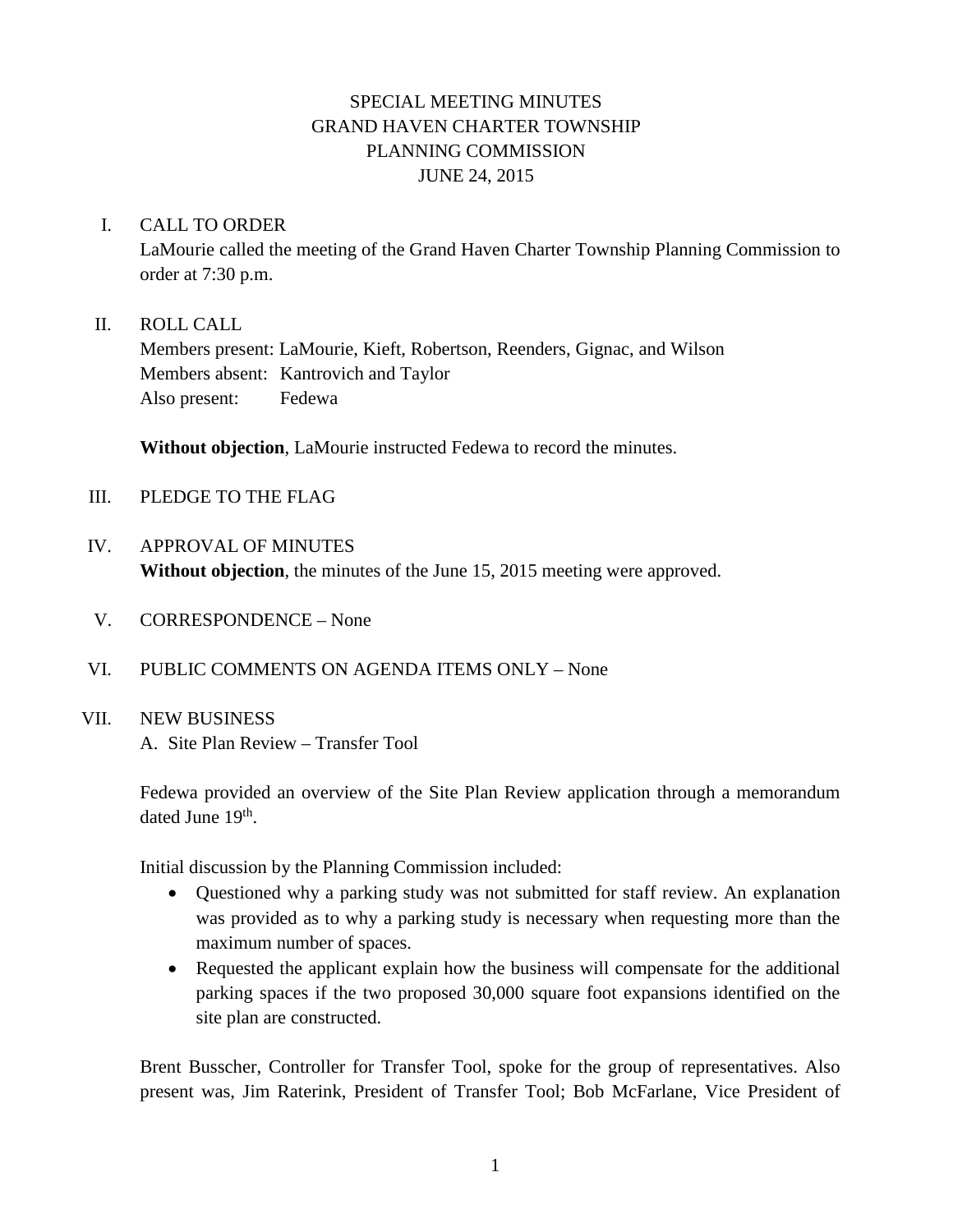Operations for Lakewood Construction; Jon Tilburt, Registered Architect; and Louis Edgerton, Service Manager for Lakewood Construction.

- Provided information on the number of employees, and design of shift changes.
- Spaces near the building are reserved for customers and suppliers who travel from across the country to visit the business.
- Employee high school students during the summer months, which also increases their need for parking spaces.
- Currently, employees are parking on the grass, which is not desirable.
- Jim Raterink, President of Transfer Tool, explained their business has been growing approximately 10% each year since 2008. It is very likely to expand in the future.

Final discussions by the Planning Commission included:

- Grateful that Transfer Tool has remained in Grand Haven Township, and have plans for future expansions.
- Understands that efficiency is the key to success. Work sites are smaller than they were in the 1990's when the business was constructed. Smaller work spaces equates to more employees, which results in the need for additional parking.
- Noted that businesses do not want to expend funds to construct a parking lot unless they have too. Therefore, the request to expand parking is likely a "need," and not a "want."
- Commission requested staff review the industrial parking requirements of other communities that have a heavy manufacturing base (*such as Zeeland*). Goal is to learn if GHT parking requirements are too restrictive.

**Motion** by Robertson, supported by Gignac, to approve with conditions the Site Plan Review application for the Transfer Tool Products parking lot addition located at 14444 168<sup>th</sup> Avenue, based on the application meeting all the requirements of the Grand Haven Charter Township Zoning Ordinance. The approval is conditioned upon receipt of a permit from the OCWRC, and the submission of a parking needs study, which must include parking space estimates for the future expansion. **Which motion carried.**

## REPORT

- 1. The application meets the site plan review standards of Section 23.06 of the Zoning Ordinance. Specifically, the Planning Commission finds as follows:
	- A. The uses proposed will not adversely affect the public health, safety, or welfare. Uses and structures located on the site take into account topography, size of the property, the uses on adjoining property and the relationship and size of buildings to the site.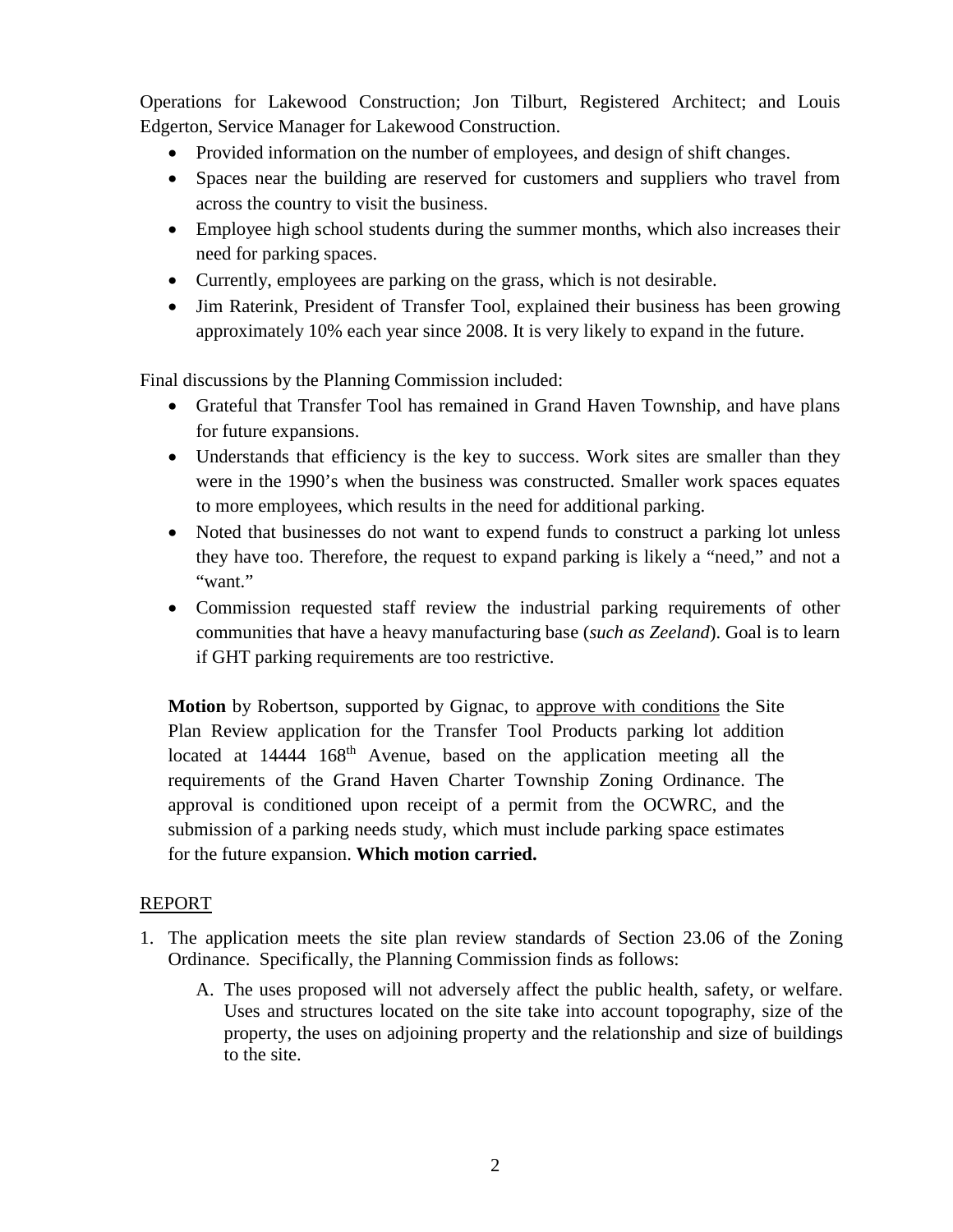- B. The site will be developed so as not to impede the normal and orderly development or improvement of surrounding property for uses permitted in this ordinance.
- C. Safe, convenient, uncontested, and well defined vehicular and pedestrian circulation is provided for ingress/egress points and within the site. Drives, streets and other circulation routes are designed to promote safe and efficient traffic operations within the site and at ingress/egress points.
- D. The arrangement of public or private vehicular and pedestrian connections to existing or planned streets in the area are planned to provide a safe and efficient circulation system for traffic within the township.
- E. Removal or alterations of significant natural features are restricted to those areas which are reasonably necessary to develop the site in accordance with the requirements of this Ordinance. The Planning Commission has required that landscaping, buffers, and/or greenbelts be preserved and/or provided to ensure that proposed uses will be adequately buffered from one another and from surrounding public and private property.
- F. Areas of natural drainage such as swales, wetlands, ponds, or swamps are protected and preserved insofar as practical in their natural state to provide areas for natural habitat, preserve drainage patterns and maintain the natural characteristics of the land.
- G. The site plan provides reasonable visual and sound privacy for all dwelling units located therein and adjacent thereto. Landscaping shall be used, as appropriate, to accomplish these purposes.
- H. All buildings and groups of buildings are arranged so as to permit necessary emergency vehicle access as requested by the fire department.
- I. All streets and driveways are developed in accordance with the Ottawa County Road Commission specifications, as appropriate.
- J. Appropriate measures have been taken to ensure that removal of surface waters will not adversely affect neighboring properties or the public storm drainage system. Provisions have been made to accommodate storm water, prevent erosion and the formation of dust.
- K. Exterior lighting is arranged so that it is deflected away from adjacent properties and so it does not interfere with the vision of motorists along adjacent streets, and consists of sharp cut-off fixtures.
- L. All loading and unloading areas and outside storage areas, including areas for the storage of trash, which face or are visible from residential districts or public streets, are screened.
- M. Entrances and exits are provided at appropriate locations so as to maximize the convenience and safety for persons entering or leaving the site.
- N. The site plans conforms to all applicable requirements of County, State, Federal, and Township statutes and ordinances.